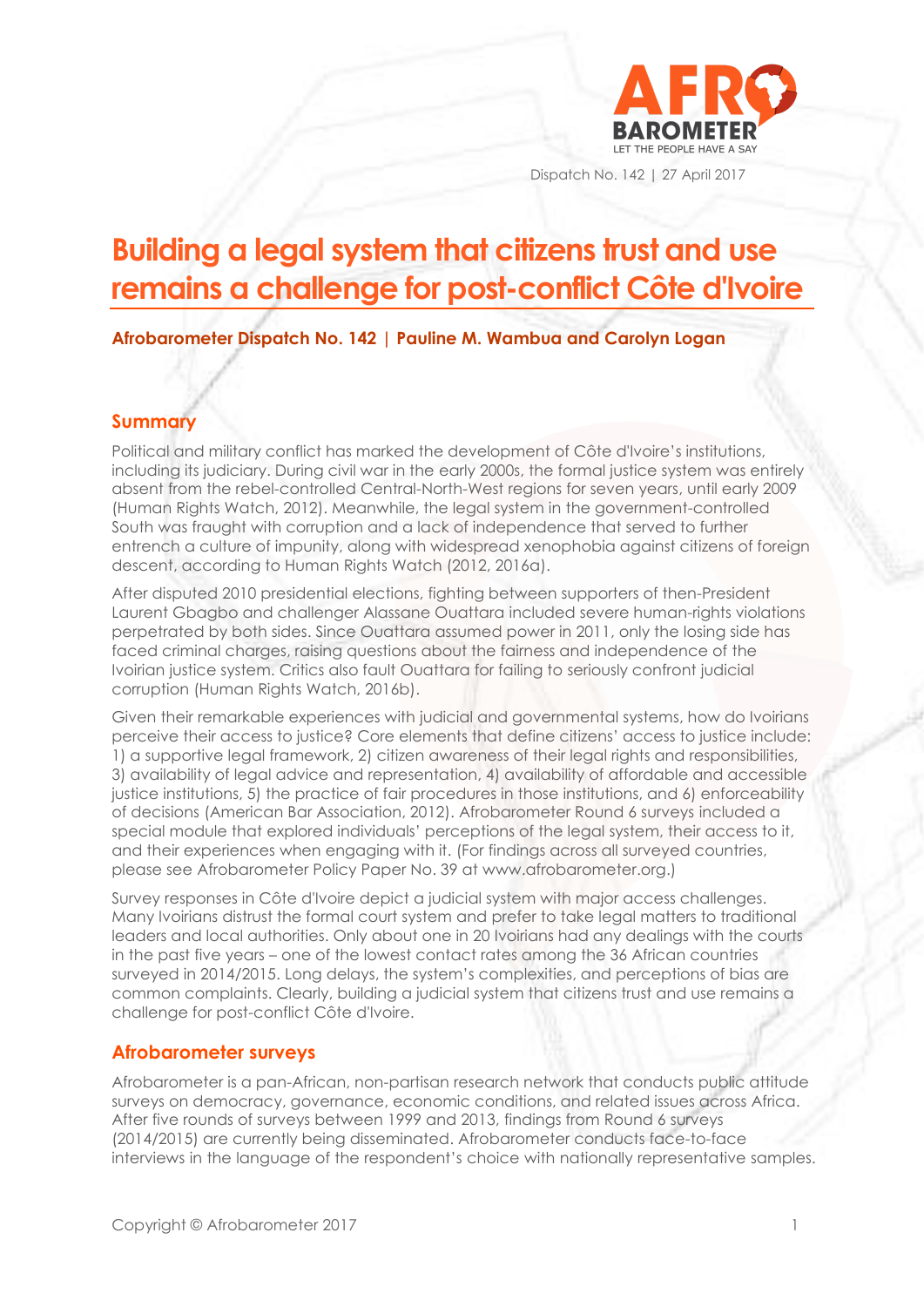

Round 6 interviews with nearly 54,000 respondents in 36 countries represent the views of more than three-fourths of the continent's population.

The Afrobarometer team in Côte d'Ivoire, led by Centre de Recherche et de Formation sur le Développement Intégré, interviewed 1,200 adult Ivoirians in August and September 2014. A sample of this size yields results with a margin of sampling error of +/-3% at a 95% confidence level. One previous survey was conducted in Côte d'Ivoire in 2013.

#### **Key findings**

- Only 37% of Ivoirians say they trust the courts "somewhat" or "a lot" well below the West Africa<sup>1</sup> average of 48% and the 36-country average of 53% (Figure 1). Both the courts and the police (42%) are less trusted than most other public institutions in Côte d'Ivoire, where religious leaders (70%) enjoy the greatest public confidence (Figure 2).
- One-third (35%) of Ivoirians say that "most" or "all" judges and magistrates are corrupt. This matches the average across 36 countries (33%) and is slightly lower than the West Africa average (40%) (Figure 3).
- Only 6% of Ivoirians say they had dealings with the court system during the five years preceding the survey (2009-2014), the second-lowest contact rate among 36 surveyed countries (Figure 4).
- Citizens without a formal education are less likely to have contact with the courts than those with at least a primary education. Other differences by demographic group are small (Figure 5).
- When asked why people might not take cases to court, Ivoirians say that they often prefer to take disputes to traditional leaders or local authorities (20%), that courts are too expensive (19%), that they don't trust courts (19%), that courts favour powerful people (13%), and that lawyers cost too much (13%) (Figure 6).
- Respondents who had interacted with the courts during the previous five years were asked which problems they encountered. Contact rates in Côte d'Ivoire were too low to report the country-specific responses,<sup>2</sup> but they generally follow the same patterns observed in West Africa and across all 36 countries: Long delays are the most commonly cited problem, and the complexity of the legal system, lack of advice, inattentive judges, and high costs are all common experiences as well (Figure 7).

**<sup>1</sup>** In addition to Côte d'Ivoire, Afrobarometer's West Africa grouping includes Benin, Burkina Faso, Cape Verde, Ghana, Guinea, Liberia, Mali, Niger, Nigeria, Senegal, Sierra Leone, and Togo.

<sup>&</sup>lt;sup>2</sup> In general, Afrobarometer does not report numeric results for samples of fewer than 100, because margins of uncertainty surrounding such results are too large.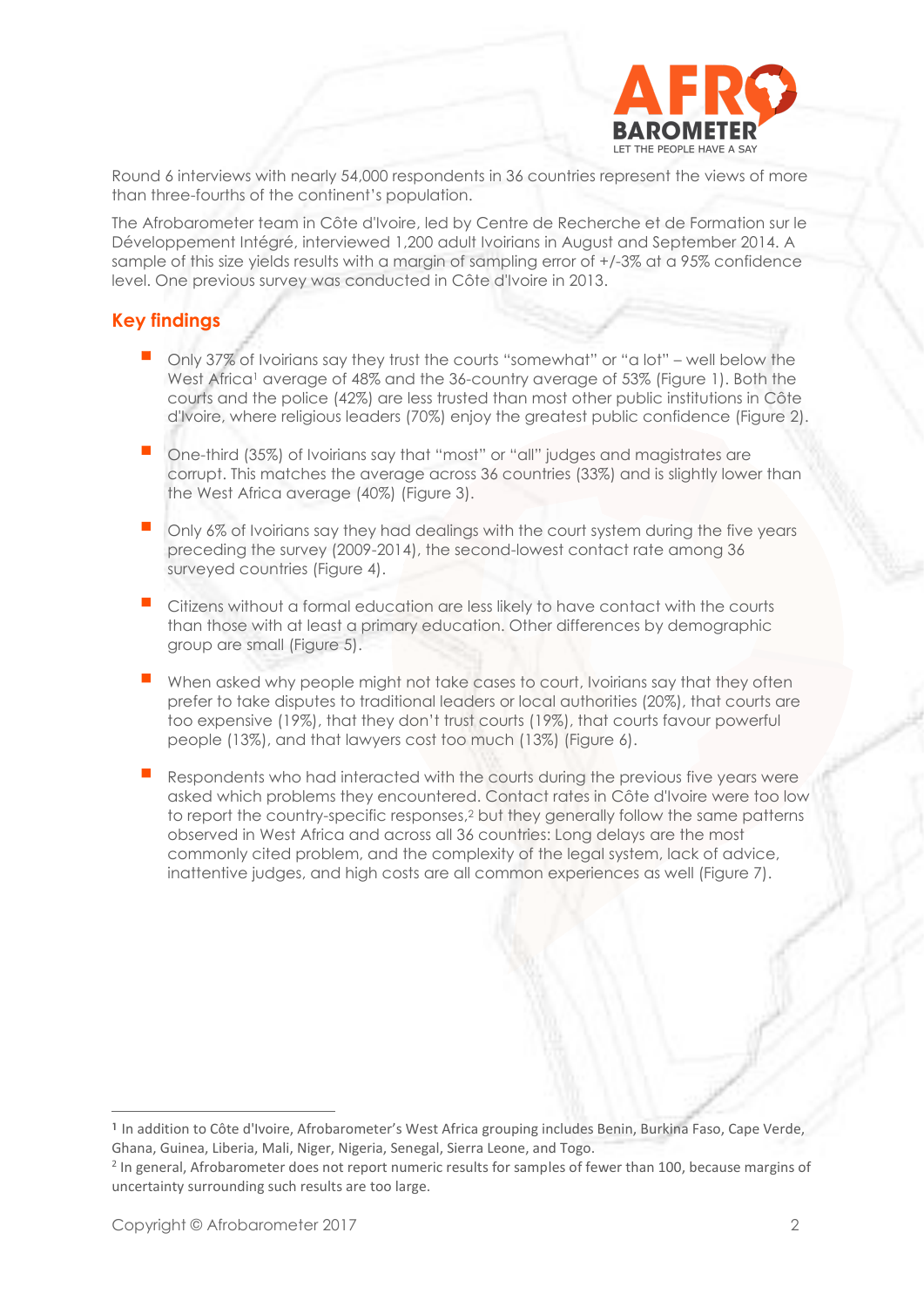

## **Figures**





**Respondents were asked:** *How much do you trust each of the following, or haven't you heard enough about them to say: Courts of law? (% who say "somewhat" or "a lot")*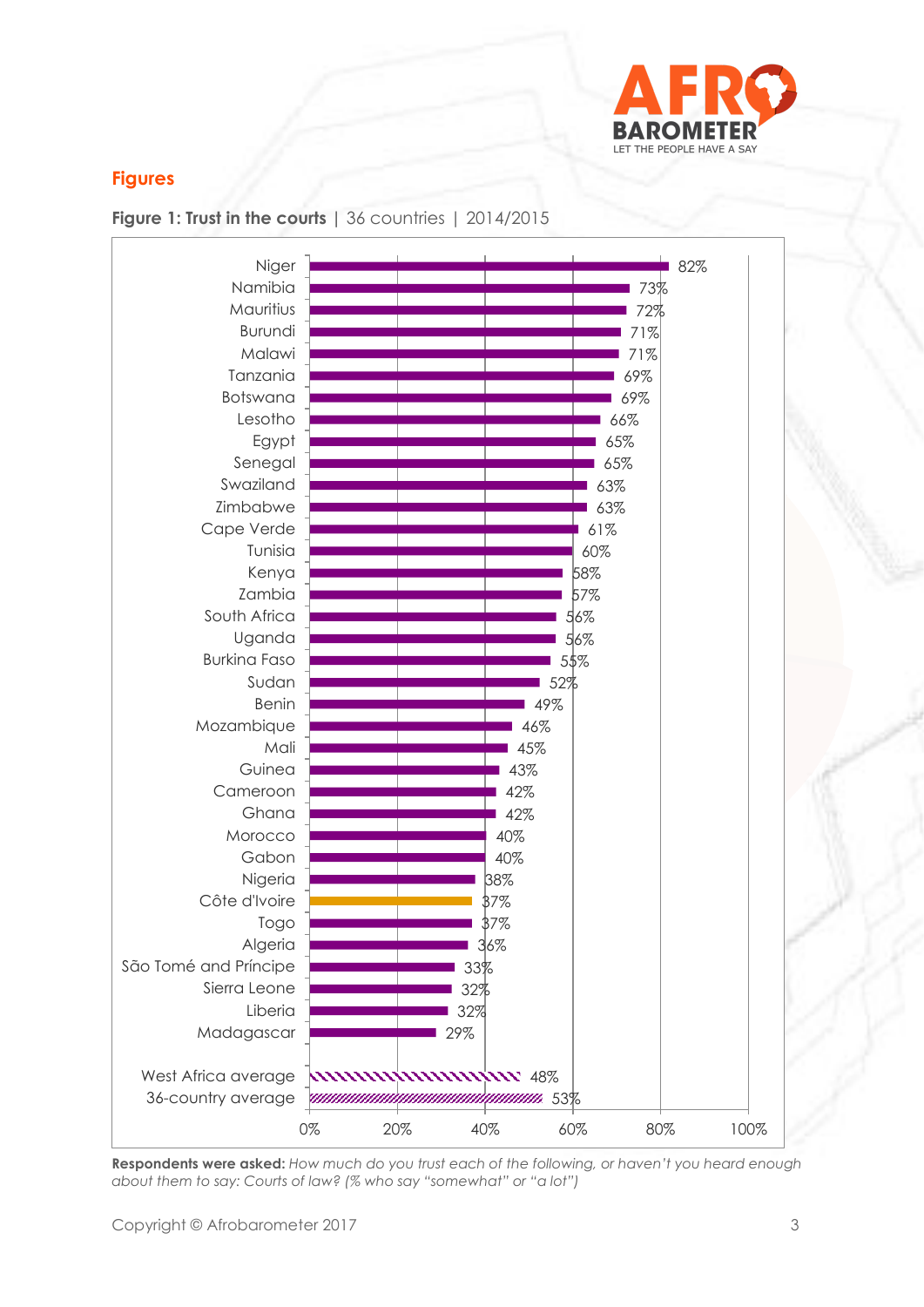

### **Figure 2: Trust in institutions** | Côte d'Ivoire |2014



**Respondents were asked:** *How much do you trust each of the following, or haven't you heard enough about them to say? (% who say "somewhat" or "a lot")*

> Do your own analysis of Afrobarometer data – on any question, for any country and survey round. It's easy and free at www.afrobarometer.org/online-data-analysis.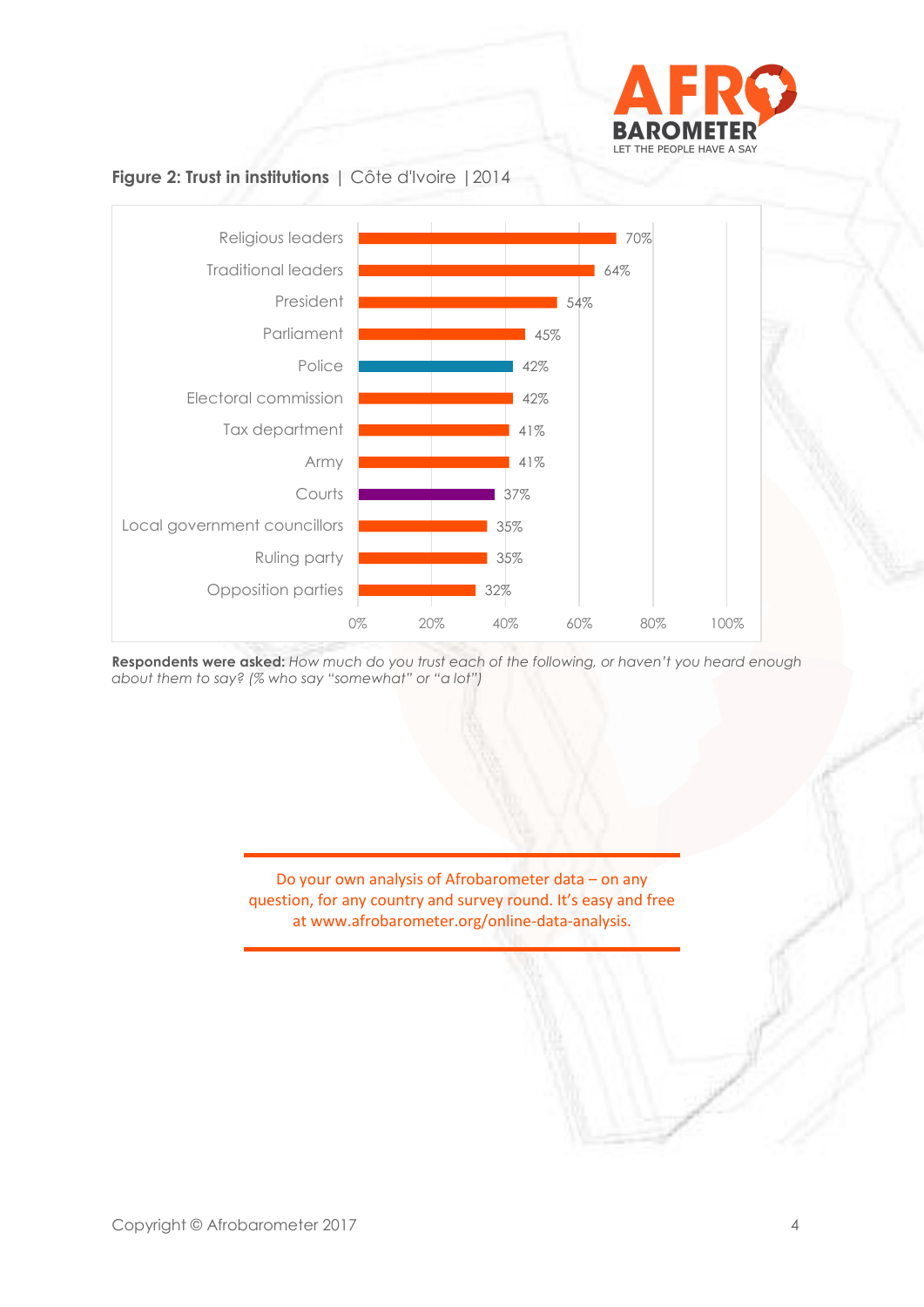





**Respondents were asked:** *How many of the following people do you think are involved in corruption, or haven't you heard enough about them to say: Judges and magistrates? (% who say "most of them" or "all of them")*

*Note: In Egypt, the question asked about corruption among "court officials."*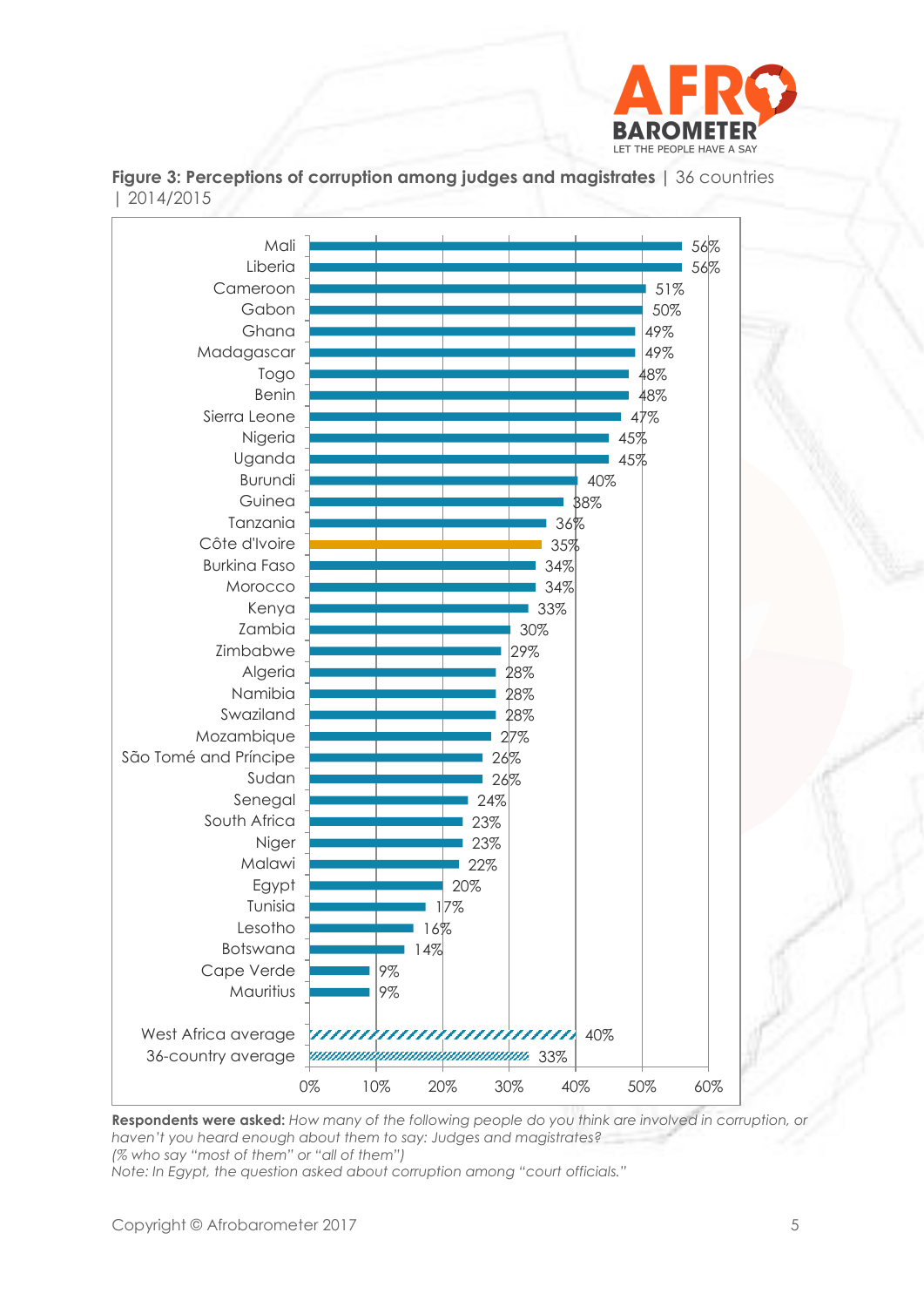



**Figure 4: Contact with courts in past five years** | 36 countries | 2014/2015

**Respondents were asked:** *In the last five years, how often, if ever, have you or anyone in your family been directly involved in an administrative, civil, or criminal case that has come before a government court or tribunal as a claimant, as a respondent or defendant, or as a witness? (% who say "once," "twice," or "three or more times")*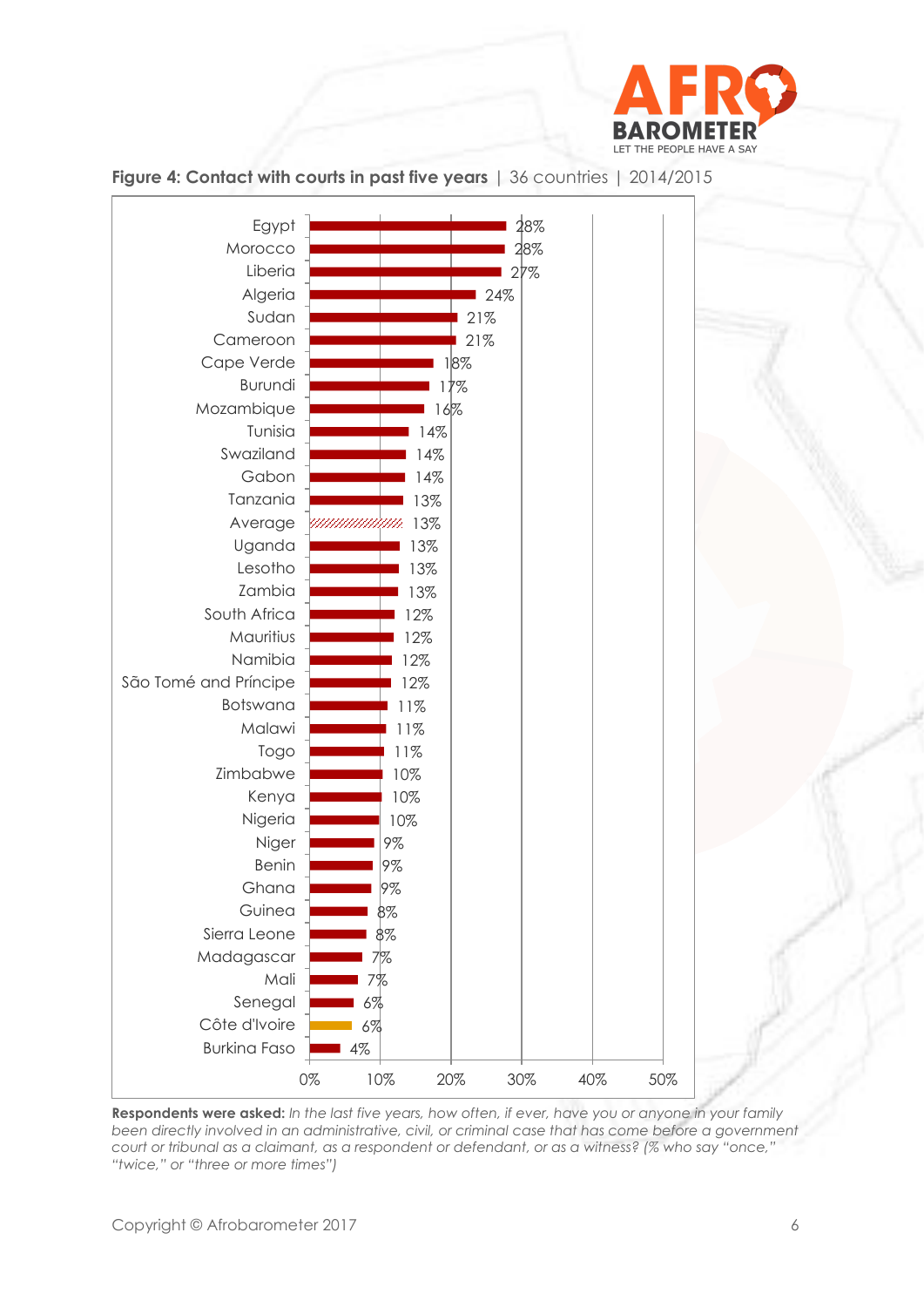



**Figure 5: Contact with courts in past five years**  $\vert$  by demographic group | Côte d'Ivoire | 2014

**Respondents were asked:** *In the last five years, how often, if ever, have you or anyone in your family been directly involved in an administrative, civil, or criminal case that has come before a government court or tribunal as a claimant, as a respondent or defendant, or as a witness? (% who say "once," "twice," or "three or more times")*





**Respondents were asked:** *Sometimes people do not take a case to the government courts, even if they think they have a legitimate complaint and deserve justice. In your opinion, what would be the most important reason that people like yourself would not take a case to court? (Note: Respondents could give up to two responses. Percentages shown are proportion of respondents citing each reason as one of their two responses. Percentages can therefore total more than 100%.)*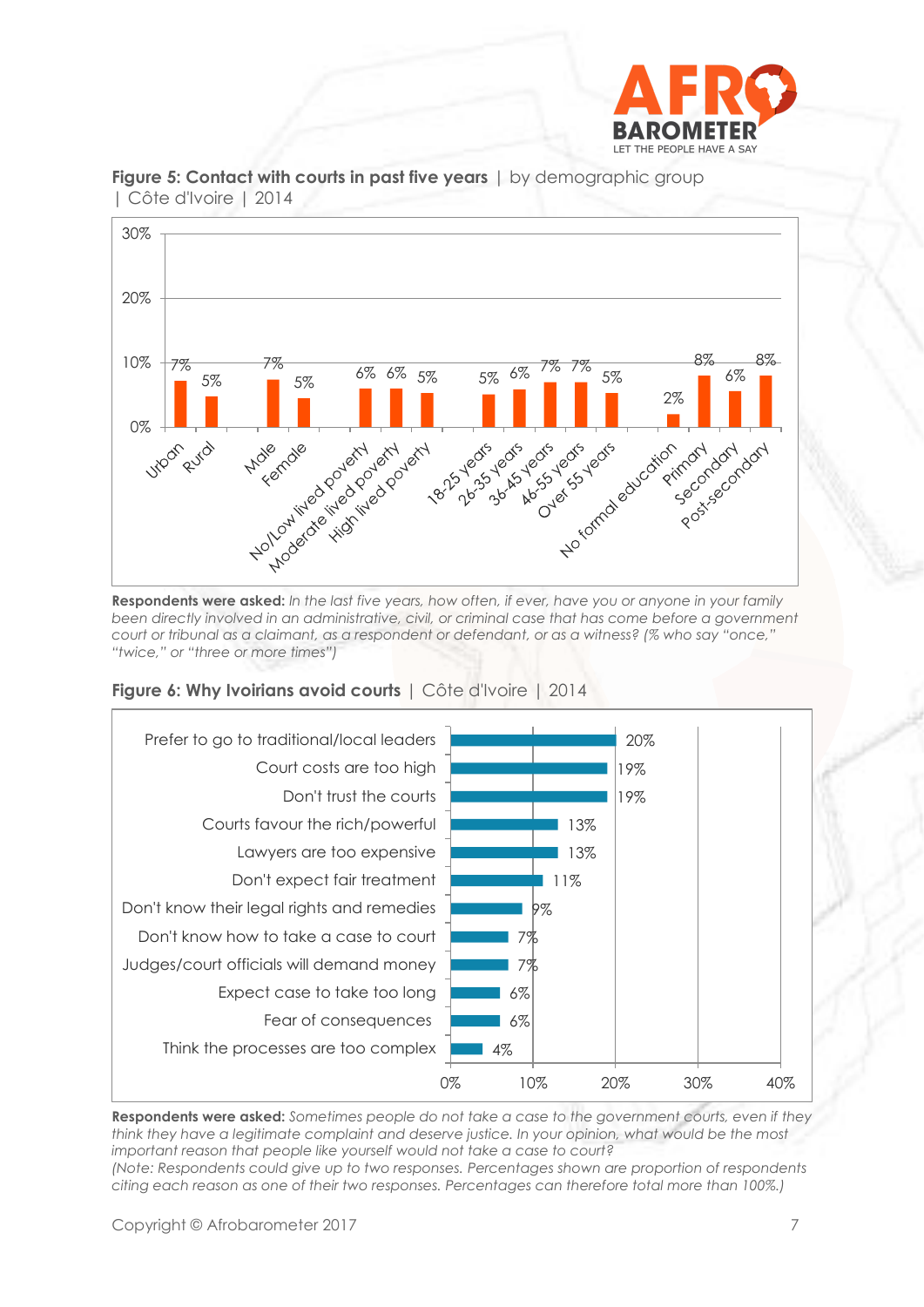



**Figure 7: Problems encountered in court interactions** | West Africa and Africa (36 countries) | 2014/2015

**Respondents who had contact with the courts during the previous five years were asked:** *"Have you encountered any of these problems in your experience with government courts in the past five years:*

*a. You were unable to pay necessary costs and fees*

*b. You could not understand the legal processes and procedures*

*c. You could not obtain legal counsel or advice*

- *d. The judge or magistrate did not listen to your side of the story*
- *e. There were long delays in handling or resolving the case*

*(Note: Numbers represent those who say "once or twice," "a few times," or "often," as a percentage of respondents who say they had contact with the courts during the previous five years. Those with no contact are excluded.)*